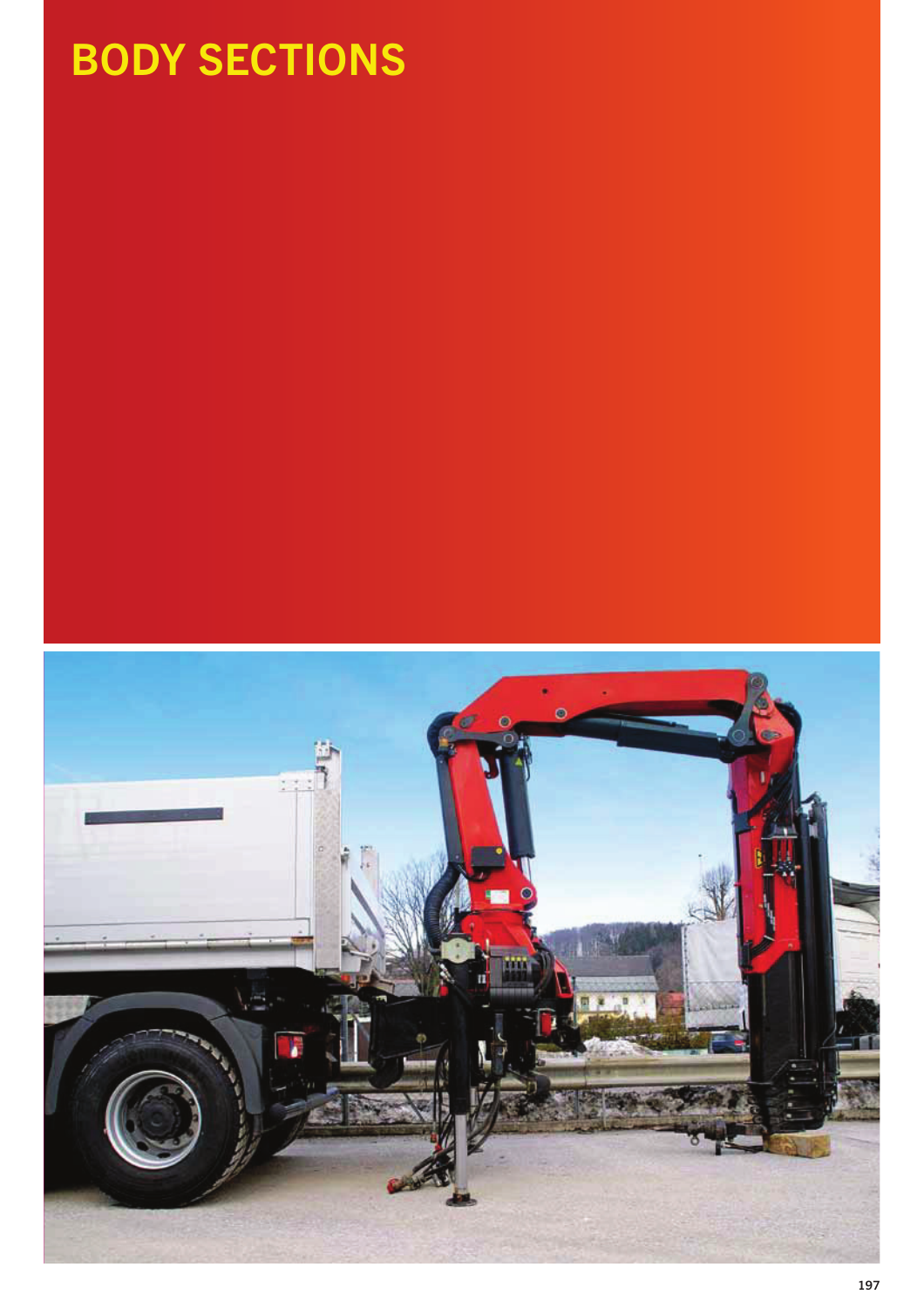## REAR DEMOUNTABLE CONSOLES



- <sup>≥</sup> PALFINGER provides a range of manually releasable rear demountable consoles that can be mounted to all kinds of vehicles
- <sup>≥</sup> The loader crane can be separated from the vehicle in no time
- <sup>≥</sup> By separating the loader crane from the vehicle, the loading capacity can be increased by the entire weight of the crane and the console
- <sup>≥</sup> A docking or decoupling of the crane from the carrier unit can be perfomed within a few minutes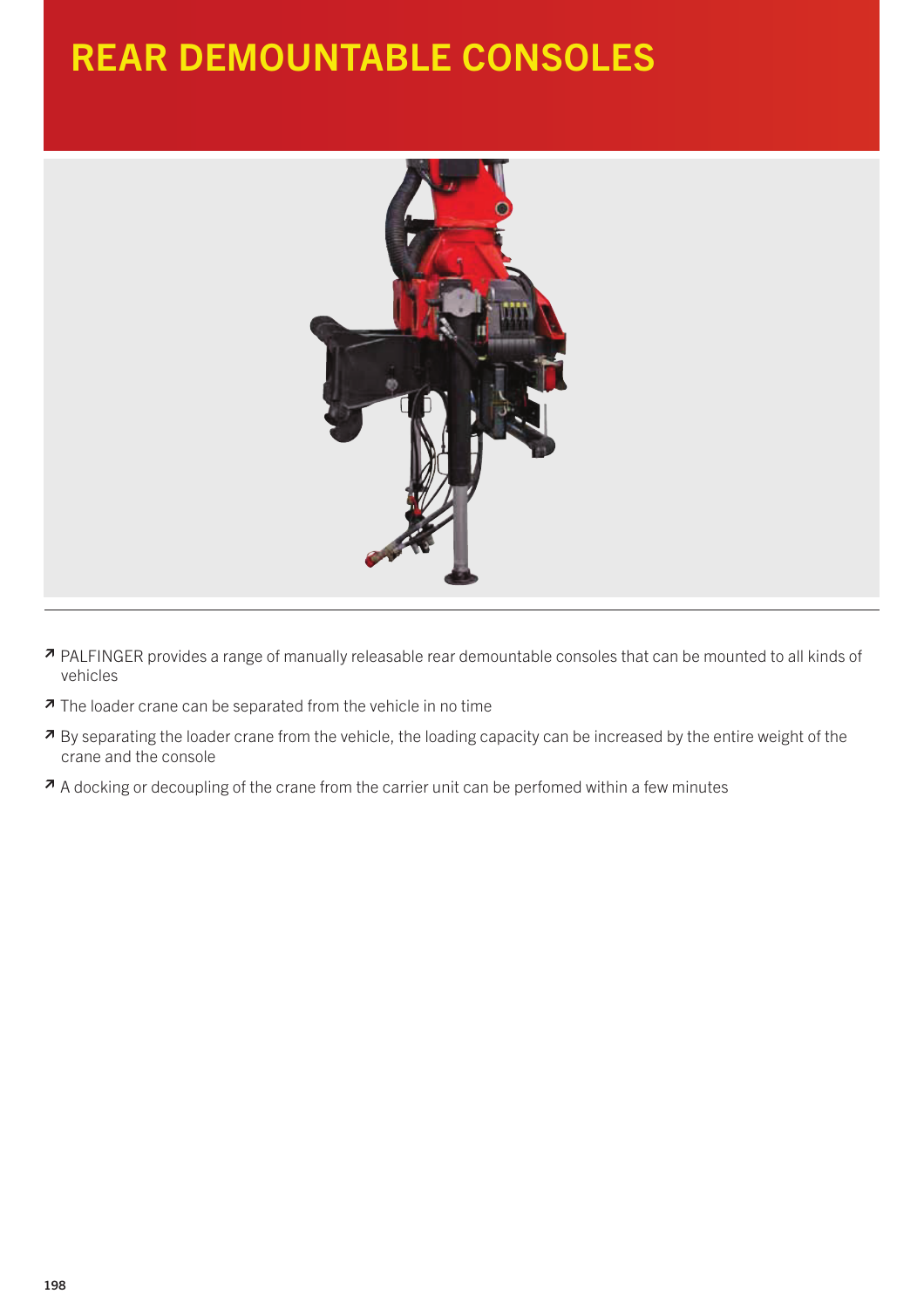### TECHNICAL SPECIFICATIONS

| Type           | Console                | <b>Number</b> | Crane lift moment              | Self weight          |
|----------------|------------------------|---------------|--------------------------------|----------------------|
|                |                        | (pcs.)        | max.                           | (kg)                 |
| <b>BK007A</b>  | BK007-01A              | ⌒             | $119$ kNm<br>$12.1 \text{ mt}$ | (A) 120<br>(B) 200   |
| <b>BK008A*</b> | BK007-01A<br>BK009-01A |               | 244 kNm<br>24.9 mt             | (A) 120<br>(B) 260   |
| <b>BK009A</b>  | BK009-01A              | っ             | 244 kNm<br>24.9 mt             | (A) 120<br>(B) 260   |
| BK010A         | BK010-01A              |               | 244 kNm<br>24.9 mt             | (A) 120<br>$(B)$ 320 |

\* for crane constructional systems with the centre of gravity outside the centre \*\* with bearing load the max. crane lift moment will be reduced by the value of the bearing load

#### TECHNICAL DRAWING

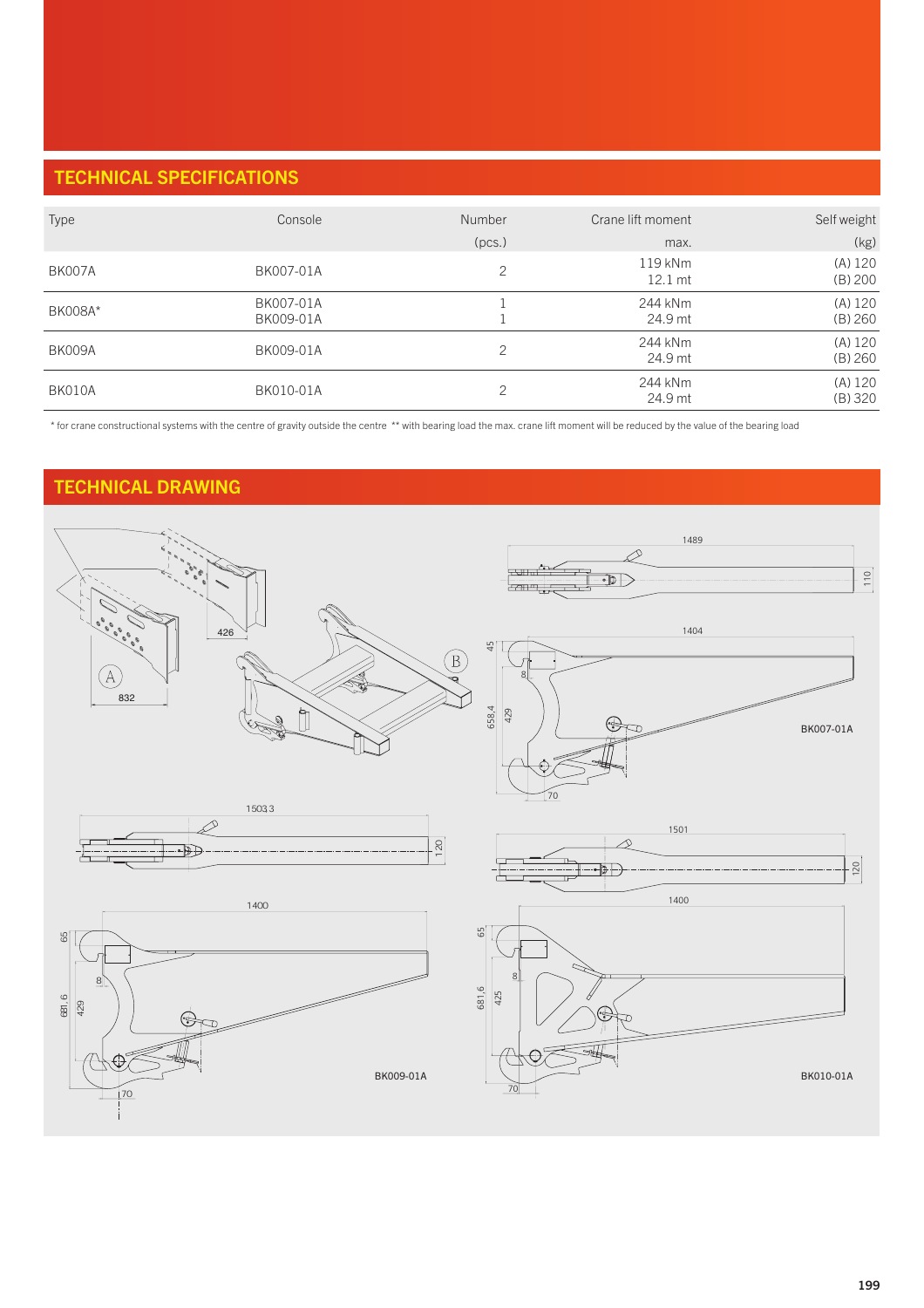# REAR DEMOUNTABLE CONSOLES

#### ASSEMBLY OF THE SYSTEM



- <sup>≥</sup> Trailer hitch vehicle
- <sup>≥</sup> Supporting frame (vehicle frame)
- <sup>≥</sup> Retaining plate
- <sup>≥</sup> Holding clip
- <sup>≥</sup> Clamping claw
- <sup>≥</sup> Expander bolt
- <sup>≥</sup> Swivel pin
- <sup>≥</sup> Trailer hitch demountable console
- <sup>≥</sup> Bracket carrier
- <sup>≥</sup> Underride protection